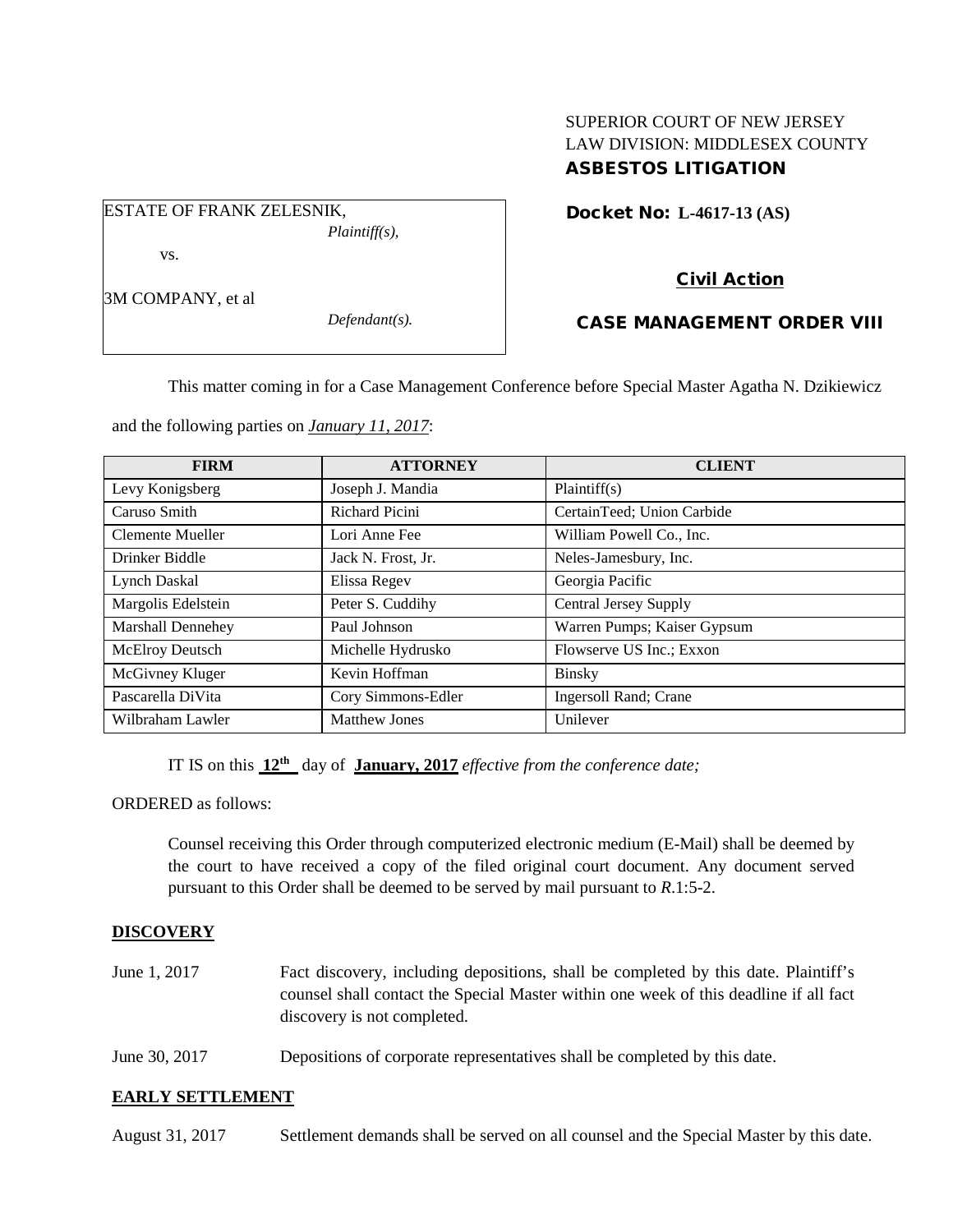### **SUMMARY JUDGMENT MOTION PRACTICE**

| July 7, 2017    | Plaintiff's counsel shall advise, in writing, of intent not to oppose motions by this date. |
|-----------------|---------------------------------------------------------------------------------------------|
| July 21, 2017   | Summary judgment motions shall be filed no later than this date.                            |
| August 18, 2017 | Last return date for summary judgment motions.                                              |

### **MEDICAL DEFENSE**

| August 31, 2017  | Plaintiff shall serve medical expert reports by this date.                                                                            |
|------------------|---------------------------------------------------------------------------------------------------------------------------------------|
| August 31, 2017  | Upon request by defense counsel, plaintiff is to arrange for the transfer of pathology<br>specimens and x-rays, if any, by this date. |
| October 31, 2017 | Defendants shall identify its medical experts and serve medical expert reports, if<br>any, by this date.                              |

### **LIABILITY EXPERT REPORTS**

- August 31, 2017 Plaintiff shall identify its liability experts and serve liability expert reports or a certified expert statement by this date or waive any opportunity to rely on liability expert testimony.
- October 31, 2017 Defendants shall identify its liability experts and serve liability expert reports, if any, by this date or waive any opportunity to rely on liability expert testimony.

### **ECONOMIST EXPERT REPORTS**

- August 31, 2017 Plaintiff shall identify its expert economists and serve expert economist report(s), if any, by this date or waive any opportunity to rely on economic expert testimony.
- October 31, 2017 Defendants shall identify its expert economists and serve expert economist report(s), if any, by this date or waive any opportunity to rely on economic expert testimony.

### **EXPERT DEPOSITIONS**

December 1, 2017 Expert depositions shall be completed by this date. To the extent that plaintiff and defendant generic experts have been deposed before, the parties seeking that deposition in this case must file an application before the Special Master and demonstrate the necessity for that deposition. To the extent possible, documents requested in a deposition notice directed to an expert shall be produced three days in advance of the expert deposition. The expert shall not be required to produce documents that are readily accessible in the public domain.

#### **PRE-TRIAL AND TRIAL**

June 2, 2017 The settlement conference previously scheduled on this date is **cancelled**.

\_\_\_\_\_\_\_\_\_\_\_\_\_\_\_\_\_\_\_\_\_\_\_\_\_\_\_\_\_\_\_\_\_\_\_\_\_\_\_\_\_\_\_\_\_\_\_\_\_\_\_\_\_\_\_\_\_\_\_\_\_\_\_\_\_\_\_\_\_\_\_\_\_\_\_\_\_\_\_\_\_\_\_\_\_\_\_\_\_\_\_\_\_\_\_\_\_\_\_\_\_\_\_\_\_\_\_\_\_\_